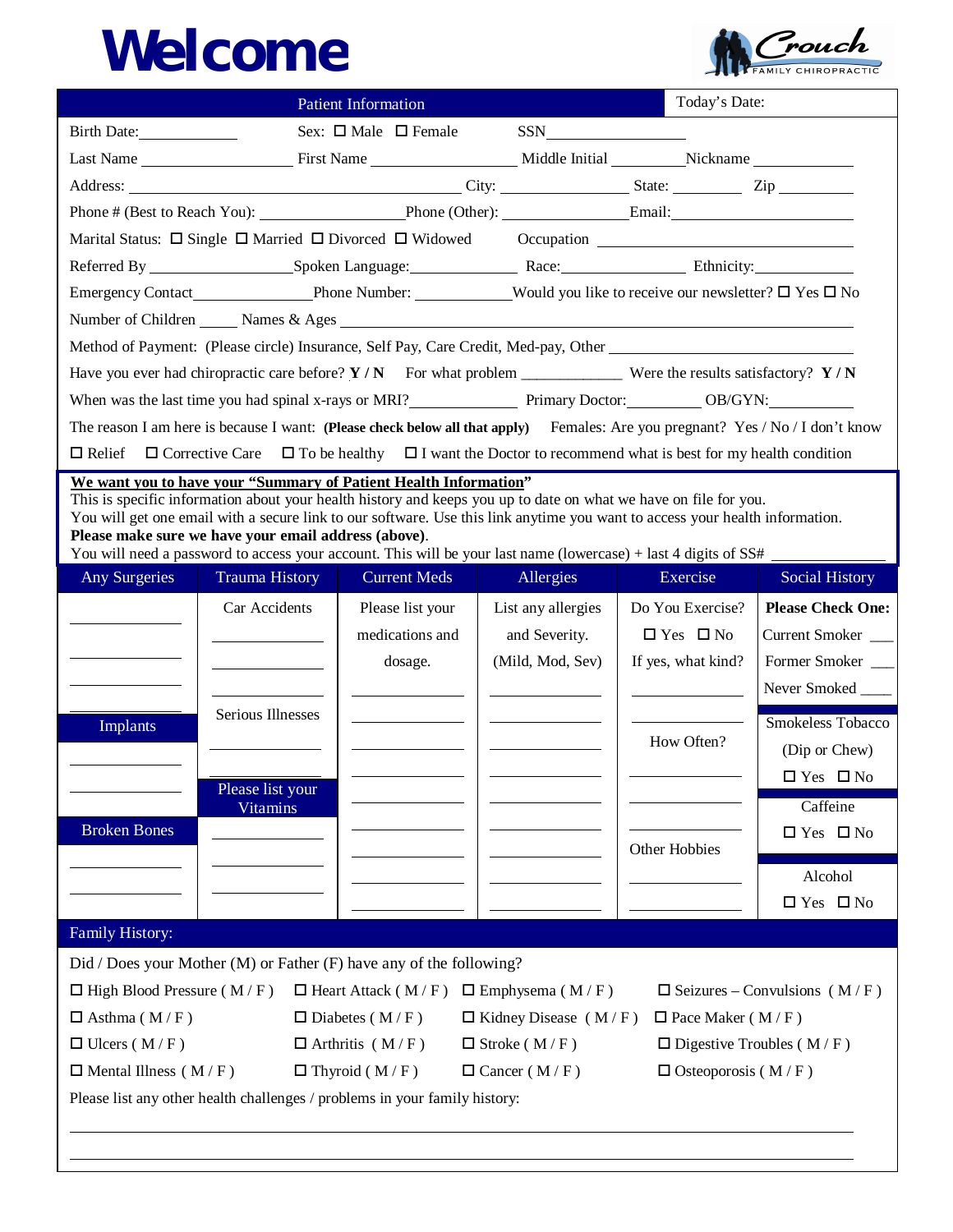| Have you had or do you have any of the following symptoms which are or have been significant distress to you?<br>Please indicate with the letter $\underline{N}$ if you have these conditions NOW (within the past 12 months) or $\underline{P}$ if you have ever had<br>this conditions in the past (a year or longer). Leave blank if it has never been affected.<br>Past<br><b>Now</b><br>Past<br><b>Now</b><br>N<br>${\bf P}$<br>N<br>${\bf P}$<br>Headaches<br><b>Frequent Loss of Balance</b><br><b>Neck Pain</b><br>Fainting<br><b>Stiff Neck</b><br>Loss of Smell<br>Problems / Loss of Taste<br>Sleeping<br>Back<br>Diarrhea with Pain<br>Feet Cold<br>Nervousness<br>Hands Cold<br>Tension<br>Irritability<br>Arthritis<br><b>Chest Pains</b><br><b>Muscle Spasms</b><br><b>Dizziness</b><br><b>Frequent Colds</b><br>Shoulder/Neck/Arm Pain<br><b>Stomach Upset</b><br>Pins & Needles in Arms<br>Constipation<br><b>Cold Sweats</b><br>Pins & Needles in Legs<br>Numbness in Fingers<br>Fever<br>Numbness in Toes<br><b>Sinus Problems</b><br><b>High Blood Pressure</b><br><b>Diabetes</b><br><b>Difficulty Urinating</b><br>Hemorrhoids<br>Allergies<br>Leg Cramps<br><b>Weakness in Arms</b><br>Colitis<br>Weakness in Legs<br><b>Gall Bladder</b><br><b>Shortness of Breath</b><br>Indigestion<br>Belching<br>Fatigue<br>Vomiting<br>Depression<br><b>Shoulder Pain</b><br><b>Lights Bother Eyes</b><br>Loss of Memory<br><b>Swelling Joints</b><br><b>Knee Pain</b><br>Ears Ring<br>Face Flushed<br>Hayfever<br><b>Buzzing in Ears</b><br><b>Menstrual Difficulties</b><br>Activities of Daily Living:<br>$\Box$ No Effect<br>$\Box$ Mild Painful (Can do) $\Box$ Moderate Painful (Limited)<br>$\square$ Severe Painful (Unable to do)<br>Walking:<br>Sitting:<br>$\square$ No Effect<br>$\Box$ Mild Painful (Can do) $\Box$ Moderate Painful (Limited)<br>$\Box$ Severe Painful (Unable to do)<br>Bending:<br>$\square$ No Effect<br>$\Box$ Mild Painful (Can do) $\Box$ Moderate Painful (Limited)<br>$\square$ Severe Painful (Unable to do)<br>Standing:<br>$\square$ No Effect<br>$\Box$ Mild Painful (Can do) $\Box$ Moderate Painful (Limited)<br>$\square$ Severe Painful (Unable to do)<br>Sleeping:<br>$\square$ No Effect<br>$\Box$ Mild Painful (Can do) $\Box$ Moderate Painful (Limited)<br>$\Box$ Severe Painful (Unable to do)<br>Lifting:<br>$\square$ No Effect<br>$\Box$ Mild Painful (Can do) $\Box$ Moderate Painful (Limited)<br>$\square$ Severe Painful (Unable to do)<br>Running:<br>$\square$ No Effect<br>$\Box$ Mild Painful (Can do) $\Box$ Moderate Painful (Limited)<br>$\square$ Severe Painful (Unable to do)<br>$\Box$ Mild Painful (Can do) $\Box$ Moderate Painful (Limited)<br>Climbing:<br>$\square$ No Effect<br>$\Box$ Severe Painful (Unable to do)<br>$\Box$ No Effect<br>$\Box$ Mild Painful (Can do) $\Box$ Moderate Painful (Limited)<br>$\square$ Severe Painful (Unable to do)<br>Carrying:<br>Pushing:<br>$\square$ No Effect<br>$\Box$ Mild Painful (Can do) $\Box$ Moderate Painful (Limited)<br>$\square$ Severe Painful (Unable to do)<br>Driving:<br>$\Box$ No Effect<br>$\Box$ Mild Painful (Can do) $\Box$ Moderate Painful (Limited)<br>$\square$ Severe Painful (Unable to do)<br>$\Box$ No Effect<br>$\Box$ Mild Painful (Can do) $\Box$ Moderate Painful (Limited)<br>$\square$ Severe Painful (Unable to do)<br>Dressing:<br>Reading:<br>$\Box$ No Effect<br>$\Box$ Mild Painful (Can do) $\Box$ Moderate Painful (Limited)<br>$\square$ Severe Painful (Unable to do)<br>Watching TV:<br>$\square$ No Effect<br>$\Box$ Mild Painful (Can do) $\Box$ Moderate Painful (Limited)<br>$\square$ Severe Painful (Unable to do)<br>Doing Chores:<br>$\square$ No Effect<br>$\Box$ Mild Painful (Can do) $\Box$ Moderate Painful (Limited)<br>$\square$ Severe Painful (Unable to do)<br>Gardening:<br>$\Box$ No Effect<br>$\Box$ Mild Painful (Can do) $\Box$ Moderate Painful (Limited)<br>$\square$ Severe Painful (Unable to do)<br><b>Playing Sports:</b><br>$\Box$ No Effect<br>$\Box$ Mild Painful (Can do) $\Box$ Moderate Painful (Limited)<br>$\Box$ Severe Painful (Unable to do)<br>Working:<br>$\square$ No Effect<br>$\Box$ Mild Painful (Can do) $\Box$ Moderate Painful (Limited)<br>$\square$ Severe Painful (Unable to do) |  |  | <b>Patient Initials:</b> | Date: | $\prime$<br>$\prime$ | VRC# |  |
|---------------------------------------------------------------------------------------------------------------------------------------------------------------------------------------------------------------------------------------------------------------------------------------------------------------------------------------------------------------------------------------------------------------------------------------------------------------------------------------------------------------------------------------------------------------------------------------------------------------------------------------------------------------------------------------------------------------------------------------------------------------------------------------------------------------------------------------------------------------------------------------------------------------------------------------------------------------------------------------------------------------------------------------------------------------------------------------------------------------------------------------------------------------------------------------------------------------------------------------------------------------------------------------------------------------------------------------------------------------------------------------------------------------------------------------------------------------------------------------------------------------------------------------------------------------------------------------------------------------------------------------------------------------------------------------------------------------------------------------------------------------------------------------------------------------------------------------------------------------------------------------------------------------------------------------------------------------------------------------------------------------------------------------------------------------------------------------------------------------------------------------------------------------------------------------------------------------------------------------------------------------------------------------------------------------------------------------------------------------------------------------------------------------------------------------------------------------------------------------------------------------------------------------------------------------------------------------------------------------------------------------------------------------------------------------------------------------------------------------------------------------------------------------------------------------------------------------------------------------------------------------------------------------------------------------------------------------------------------------------------------------------------------------------------------------------------------------------------------------------------------------------------------------------------------------------------------------------------------------------------------------------------------------------------------------------------------------------------------------------------------------------------------------------------------------------------------------------------------------------------------------------------------------------------------------------------------------------------------------------------------------------------------------------------------------------------------------------------------------------------------------------------------------------------------------------------------------------------------------------------------------------------------------------------------------------------------------------------------------------------------------------------------------------------------------------------------------------------------------------------------------------------------------------------------------------------------------------------------------------------------------------------------------------------------------------|--|--|--------------------------|-------|----------------------|------|--|
|                                                                                                                                                                                                                                                                                                                                                                                                                                                                                                                                                                                                                                                                                                                                                                                                                                                                                                                                                                                                                                                                                                                                                                                                                                                                                                                                                                                                                                                                                                                                                                                                                                                                                                                                                                                                                                                                                                                                                                                                                                                                                                                                                                                                                                                                                                                                                                                                                                                                                                                                                                                                                                                                                                                                                                                                                                                                                                                                                                                                                                                                                                                                                                                                                                                                                                                                                                                                                                                                                                                                                                                                                                                                                                                                                                                                                                                                                                                                                                                                                                                                                                                                                                                                                                                                                                                     |  |  |                          |       |                      |      |  |
|                                                                                                                                                                                                                                                                                                                                                                                                                                                                                                                                                                                                                                                                                                                                                                                                                                                                                                                                                                                                                                                                                                                                                                                                                                                                                                                                                                                                                                                                                                                                                                                                                                                                                                                                                                                                                                                                                                                                                                                                                                                                                                                                                                                                                                                                                                                                                                                                                                                                                                                                                                                                                                                                                                                                                                                                                                                                                                                                                                                                                                                                                                                                                                                                                                                                                                                                                                                                                                                                                                                                                                                                                                                                                                                                                                                                                                                                                                                                                                                                                                                                                                                                                                                                                                                                                                                     |  |  |                          |       |                      |      |  |
|                                                                                                                                                                                                                                                                                                                                                                                                                                                                                                                                                                                                                                                                                                                                                                                                                                                                                                                                                                                                                                                                                                                                                                                                                                                                                                                                                                                                                                                                                                                                                                                                                                                                                                                                                                                                                                                                                                                                                                                                                                                                                                                                                                                                                                                                                                                                                                                                                                                                                                                                                                                                                                                                                                                                                                                                                                                                                                                                                                                                                                                                                                                                                                                                                                                                                                                                                                                                                                                                                                                                                                                                                                                                                                                                                                                                                                                                                                                                                                                                                                                                                                                                                                                                                                                                                                                     |  |  |                          |       |                      |      |  |
|                                                                                                                                                                                                                                                                                                                                                                                                                                                                                                                                                                                                                                                                                                                                                                                                                                                                                                                                                                                                                                                                                                                                                                                                                                                                                                                                                                                                                                                                                                                                                                                                                                                                                                                                                                                                                                                                                                                                                                                                                                                                                                                                                                                                                                                                                                                                                                                                                                                                                                                                                                                                                                                                                                                                                                                                                                                                                                                                                                                                                                                                                                                                                                                                                                                                                                                                                                                                                                                                                                                                                                                                                                                                                                                                                                                                                                                                                                                                                                                                                                                                                                                                                                                                                                                                                                                     |  |  |                          |       |                      |      |  |
|                                                                                                                                                                                                                                                                                                                                                                                                                                                                                                                                                                                                                                                                                                                                                                                                                                                                                                                                                                                                                                                                                                                                                                                                                                                                                                                                                                                                                                                                                                                                                                                                                                                                                                                                                                                                                                                                                                                                                                                                                                                                                                                                                                                                                                                                                                                                                                                                                                                                                                                                                                                                                                                                                                                                                                                                                                                                                                                                                                                                                                                                                                                                                                                                                                                                                                                                                                                                                                                                                                                                                                                                                                                                                                                                                                                                                                                                                                                                                                                                                                                                                                                                                                                                                                                                                                                     |  |  |                          |       |                      |      |  |
|                                                                                                                                                                                                                                                                                                                                                                                                                                                                                                                                                                                                                                                                                                                                                                                                                                                                                                                                                                                                                                                                                                                                                                                                                                                                                                                                                                                                                                                                                                                                                                                                                                                                                                                                                                                                                                                                                                                                                                                                                                                                                                                                                                                                                                                                                                                                                                                                                                                                                                                                                                                                                                                                                                                                                                                                                                                                                                                                                                                                                                                                                                                                                                                                                                                                                                                                                                                                                                                                                                                                                                                                                                                                                                                                                                                                                                                                                                                                                                                                                                                                                                                                                                                                                                                                                                                     |  |  |                          |       |                      |      |  |
|                                                                                                                                                                                                                                                                                                                                                                                                                                                                                                                                                                                                                                                                                                                                                                                                                                                                                                                                                                                                                                                                                                                                                                                                                                                                                                                                                                                                                                                                                                                                                                                                                                                                                                                                                                                                                                                                                                                                                                                                                                                                                                                                                                                                                                                                                                                                                                                                                                                                                                                                                                                                                                                                                                                                                                                                                                                                                                                                                                                                                                                                                                                                                                                                                                                                                                                                                                                                                                                                                                                                                                                                                                                                                                                                                                                                                                                                                                                                                                                                                                                                                                                                                                                                                                                                                                                     |  |  |                          |       |                      |      |  |
|                                                                                                                                                                                                                                                                                                                                                                                                                                                                                                                                                                                                                                                                                                                                                                                                                                                                                                                                                                                                                                                                                                                                                                                                                                                                                                                                                                                                                                                                                                                                                                                                                                                                                                                                                                                                                                                                                                                                                                                                                                                                                                                                                                                                                                                                                                                                                                                                                                                                                                                                                                                                                                                                                                                                                                                                                                                                                                                                                                                                                                                                                                                                                                                                                                                                                                                                                                                                                                                                                                                                                                                                                                                                                                                                                                                                                                                                                                                                                                                                                                                                                                                                                                                                                                                                                                                     |  |  |                          |       |                      |      |  |
|                                                                                                                                                                                                                                                                                                                                                                                                                                                                                                                                                                                                                                                                                                                                                                                                                                                                                                                                                                                                                                                                                                                                                                                                                                                                                                                                                                                                                                                                                                                                                                                                                                                                                                                                                                                                                                                                                                                                                                                                                                                                                                                                                                                                                                                                                                                                                                                                                                                                                                                                                                                                                                                                                                                                                                                                                                                                                                                                                                                                                                                                                                                                                                                                                                                                                                                                                                                                                                                                                                                                                                                                                                                                                                                                                                                                                                                                                                                                                                                                                                                                                                                                                                                                                                                                                                                     |  |  |                          |       |                      |      |  |
|                                                                                                                                                                                                                                                                                                                                                                                                                                                                                                                                                                                                                                                                                                                                                                                                                                                                                                                                                                                                                                                                                                                                                                                                                                                                                                                                                                                                                                                                                                                                                                                                                                                                                                                                                                                                                                                                                                                                                                                                                                                                                                                                                                                                                                                                                                                                                                                                                                                                                                                                                                                                                                                                                                                                                                                                                                                                                                                                                                                                                                                                                                                                                                                                                                                                                                                                                                                                                                                                                                                                                                                                                                                                                                                                                                                                                                                                                                                                                                                                                                                                                                                                                                                                                                                                                                                     |  |  |                          |       |                      |      |  |
|                                                                                                                                                                                                                                                                                                                                                                                                                                                                                                                                                                                                                                                                                                                                                                                                                                                                                                                                                                                                                                                                                                                                                                                                                                                                                                                                                                                                                                                                                                                                                                                                                                                                                                                                                                                                                                                                                                                                                                                                                                                                                                                                                                                                                                                                                                                                                                                                                                                                                                                                                                                                                                                                                                                                                                                                                                                                                                                                                                                                                                                                                                                                                                                                                                                                                                                                                                                                                                                                                                                                                                                                                                                                                                                                                                                                                                                                                                                                                                                                                                                                                                                                                                                                                                                                                                                     |  |  |                          |       |                      |      |  |
|                                                                                                                                                                                                                                                                                                                                                                                                                                                                                                                                                                                                                                                                                                                                                                                                                                                                                                                                                                                                                                                                                                                                                                                                                                                                                                                                                                                                                                                                                                                                                                                                                                                                                                                                                                                                                                                                                                                                                                                                                                                                                                                                                                                                                                                                                                                                                                                                                                                                                                                                                                                                                                                                                                                                                                                                                                                                                                                                                                                                                                                                                                                                                                                                                                                                                                                                                                                                                                                                                                                                                                                                                                                                                                                                                                                                                                                                                                                                                                                                                                                                                                                                                                                                                                                                                                                     |  |  |                          |       |                      |      |  |
|                                                                                                                                                                                                                                                                                                                                                                                                                                                                                                                                                                                                                                                                                                                                                                                                                                                                                                                                                                                                                                                                                                                                                                                                                                                                                                                                                                                                                                                                                                                                                                                                                                                                                                                                                                                                                                                                                                                                                                                                                                                                                                                                                                                                                                                                                                                                                                                                                                                                                                                                                                                                                                                                                                                                                                                                                                                                                                                                                                                                                                                                                                                                                                                                                                                                                                                                                                                                                                                                                                                                                                                                                                                                                                                                                                                                                                                                                                                                                                                                                                                                                                                                                                                                                                                                                                                     |  |  |                          |       |                      |      |  |
|                                                                                                                                                                                                                                                                                                                                                                                                                                                                                                                                                                                                                                                                                                                                                                                                                                                                                                                                                                                                                                                                                                                                                                                                                                                                                                                                                                                                                                                                                                                                                                                                                                                                                                                                                                                                                                                                                                                                                                                                                                                                                                                                                                                                                                                                                                                                                                                                                                                                                                                                                                                                                                                                                                                                                                                                                                                                                                                                                                                                                                                                                                                                                                                                                                                                                                                                                                                                                                                                                                                                                                                                                                                                                                                                                                                                                                                                                                                                                                                                                                                                                                                                                                                                                                                                                                                     |  |  |                          |       |                      |      |  |
|                                                                                                                                                                                                                                                                                                                                                                                                                                                                                                                                                                                                                                                                                                                                                                                                                                                                                                                                                                                                                                                                                                                                                                                                                                                                                                                                                                                                                                                                                                                                                                                                                                                                                                                                                                                                                                                                                                                                                                                                                                                                                                                                                                                                                                                                                                                                                                                                                                                                                                                                                                                                                                                                                                                                                                                                                                                                                                                                                                                                                                                                                                                                                                                                                                                                                                                                                                                                                                                                                                                                                                                                                                                                                                                                                                                                                                                                                                                                                                                                                                                                                                                                                                                                                                                                                                                     |  |  |                          |       |                      |      |  |
|                                                                                                                                                                                                                                                                                                                                                                                                                                                                                                                                                                                                                                                                                                                                                                                                                                                                                                                                                                                                                                                                                                                                                                                                                                                                                                                                                                                                                                                                                                                                                                                                                                                                                                                                                                                                                                                                                                                                                                                                                                                                                                                                                                                                                                                                                                                                                                                                                                                                                                                                                                                                                                                                                                                                                                                                                                                                                                                                                                                                                                                                                                                                                                                                                                                                                                                                                                                                                                                                                                                                                                                                                                                                                                                                                                                                                                                                                                                                                                                                                                                                                                                                                                                                                                                                                                                     |  |  |                          |       |                      |      |  |
|                                                                                                                                                                                                                                                                                                                                                                                                                                                                                                                                                                                                                                                                                                                                                                                                                                                                                                                                                                                                                                                                                                                                                                                                                                                                                                                                                                                                                                                                                                                                                                                                                                                                                                                                                                                                                                                                                                                                                                                                                                                                                                                                                                                                                                                                                                                                                                                                                                                                                                                                                                                                                                                                                                                                                                                                                                                                                                                                                                                                                                                                                                                                                                                                                                                                                                                                                                                                                                                                                                                                                                                                                                                                                                                                                                                                                                                                                                                                                                                                                                                                                                                                                                                                                                                                                                                     |  |  |                          |       |                      |      |  |
|                                                                                                                                                                                                                                                                                                                                                                                                                                                                                                                                                                                                                                                                                                                                                                                                                                                                                                                                                                                                                                                                                                                                                                                                                                                                                                                                                                                                                                                                                                                                                                                                                                                                                                                                                                                                                                                                                                                                                                                                                                                                                                                                                                                                                                                                                                                                                                                                                                                                                                                                                                                                                                                                                                                                                                                                                                                                                                                                                                                                                                                                                                                                                                                                                                                                                                                                                                                                                                                                                                                                                                                                                                                                                                                                                                                                                                                                                                                                                                                                                                                                                                                                                                                                                                                                                                                     |  |  |                          |       |                      |      |  |
|                                                                                                                                                                                                                                                                                                                                                                                                                                                                                                                                                                                                                                                                                                                                                                                                                                                                                                                                                                                                                                                                                                                                                                                                                                                                                                                                                                                                                                                                                                                                                                                                                                                                                                                                                                                                                                                                                                                                                                                                                                                                                                                                                                                                                                                                                                                                                                                                                                                                                                                                                                                                                                                                                                                                                                                                                                                                                                                                                                                                                                                                                                                                                                                                                                                                                                                                                                                                                                                                                                                                                                                                                                                                                                                                                                                                                                                                                                                                                                                                                                                                                                                                                                                                                                                                                                                     |  |  |                          |       |                      |      |  |
|                                                                                                                                                                                                                                                                                                                                                                                                                                                                                                                                                                                                                                                                                                                                                                                                                                                                                                                                                                                                                                                                                                                                                                                                                                                                                                                                                                                                                                                                                                                                                                                                                                                                                                                                                                                                                                                                                                                                                                                                                                                                                                                                                                                                                                                                                                                                                                                                                                                                                                                                                                                                                                                                                                                                                                                                                                                                                                                                                                                                                                                                                                                                                                                                                                                                                                                                                                                                                                                                                                                                                                                                                                                                                                                                                                                                                                                                                                                                                                                                                                                                                                                                                                                                                                                                                                                     |  |  |                          |       |                      |      |  |
|                                                                                                                                                                                                                                                                                                                                                                                                                                                                                                                                                                                                                                                                                                                                                                                                                                                                                                                                                                                                                                                                                                                                                                                                                                                                                                                                                                                                                                                                                                                                                                                                                                                                                                                                                                                                                                                                                                                                                                                                                                                                                                                                                                                                                                                                                                                                                                                                                                                                                                                                                                                                                                                                                                                                                                                                                                                                                                                                                                                                                                                                                                                                                                                                                                                                                                                                                                                                                                                                                                                                                                                                                                                                                                                                                                                                                                                                                                                                                                                                                                                                                                                                                                                                                                                                                                                     |  |  |                          |       |                      |      |  |
|                                                                                                                                                                                                                                                                                                                                                                                                                                                                                                                                                                                                                                                                                                                                                                                                                                                                                                                                                                                                                                                                                                                                                                                                                                                                                                                                                                                                                                                                                                                                                                                                                                                                                                                                                                                                                                                                                                                                                                                                                                                                                                                                                                                                                                                                                                                                                                                                                                                                                                                                                                                                                                                                                                                                                                                                                                                                                                                                                                                                                                                                                                                                                                                                                                                                                                                                                                                                                                                                                                                                                                                                                                                                                                                                                                                                                                                                                                                                                                                                                                                                                                                                                                                                                                                                                                                     |  |  |                          |       |                      |      |  |
|                                                                                                                                                                                                                                                                                                                                                                                                                                                                                                                                                                                                                                                                                                                                                                                                                                                                                                                                                                                                                                                                                                                                                                                                                                                                                                                                                                                                                                                                                                                                                                                                                                                                                                                                                                                                                                                                                                                                                                                                                                                                                                                                                                                                                                                                                                                                                                                                                                                                                                                                                                                                                                                                                                                                                                                                                                                                                                                                                                                                                                                                                                                                                                                                                                                                                                                                                                                                                                                                                                                                                                                                                                                                                                                                                                                                                                                                                                                                                                                                                                                                                                                                                                                                                                                                                                                     |  |  |                          |       |                      |      |  |
|                                                                                                                                                                                                                                                                                                                                                                                                                                                                                                                                                                                                                                                                                                                                                                                                                                                                                                                                                                                                                                                                                                                                                                                                                                                                                                                                                                                                                                                                                                                                                                                                                                                                                                                                                                                                                                                                                                                                                                                                                                                                                                                                                                                                                                                                                                                                                                                                                                                                                                                                                                                                                                                                                                                                                                                                                                                                                                                                                                                                                                                                                                                                                                                                                                                                                                                                                                                                                                                                                                                                                                                                                                                                                                                                                                                                                                                                                                                                                                                                                                                                                                                                                                                                                                                                                                                     |  |  |                          |       |                      |      |  |
|                                                                                                                                                                                                                                                                                                                                                                                                                                                                                                                                                                                                                                                                                                                                                                                                                                                                                                                                                                                                                                                                                                                                                                                                                                                                                                                                                                                                                                                                                                                                                                                                                                                                                                                                                                                                                                                                                                                                                                                                                                                                                                                                                                                                                                                                                                                                                                                                                                                                                                                                                                                                                                                                                                                                                                                                                                                                                                                                                                                                                                                                                                                                                                                                                                                                                                                                                                                                                                                                                                                                                                                                                                                                                                                                                                                                                                                                                                                                                                                                                                                                                                                                                                                                                                                                                                                     |  |  |                          |       |                      |      |  |
|                                                                                                                                                                                                                                                                                                                                                                                                                                                                                                                                                                                                                                                                                                                                                                                                                                                                                                                                                                                                                                                                                                                                                                                                                                                                                                                                                                                                                                                                                                                                                                                                                                                                                                                                                                                                                                                                                                                                                                                                                                                                                                                                                                                                                                                                                                                                                                                                                                                                                                                                                                                                                                                                                                                                                                                                                                                                                                                                                                                                                                                                                                                                                                                                                                                                                                                                                                                                                                                                                                                                                                                                                                                                                                                                                                                                                                                                                                                                                                                                                                                                                                                                                                                                                                                                                                                     |  |  |                          |       |                      |      |  |
|                                                                                                                                                                                                                                                                                                                                                                                                                                                                                                                                                                                                                                                                                                                                                                                                                                                                                                                                                                                                                                                                                                                                                                                                                                                                                                                                                                                                                                                                                                                                                                                                                                                                                                                                                                                                                                                                                                                                                                                                                                                                                                                                                                                                                                                                                                                                                                                                                                                                                                                                                                                                                                                                                                                                                                                                                                                                                                                                                                                                                                                                                                                                                                                                                                                                                                                                                                                                                                                                                                                                                                                                                                                                                                                                                                                                                                                                                                                                                                                                                                                                                                                                                                                                                                                                                                                     |  |  |                          |       |                      |      |  |
|                                                                                                                                                                                                                                                                                                                                                                                                                                                                                                                                                                                                                                                                                                                                                                                                                                                                                                                                                                                                                                                                                                                                                                                                                                                                                                                                                                                                                                                                                                                                                                                                                                                                                                                                                                                                                                                                                                                                                                                                                                                                                                                                                                                                                                                                                                                                                                                                                                                                                                                                                                                                                                                                                                                                                                                                                                                                                                                                                                                                                                                                                                                                                                                                                                                                                                                                                                                                                                                                                                                                                                                                                                                                                                                                                                                                                                                                                                                                                                                                                                                                                                                                                                                                                                                                                                                     |  |  |                          |       |                      |      |  |
|                                                                                                                                                                                                                                                                                                                                                                                                                                                                                                                                                                                                                                                                                                                                                                                                                                                                                                                                                                                                                                                                                                                                                                                                                                                                                                                                                                                                                                                                                                                                                                                                                                                                                                                                                                                                                                                                                                                                                                                                                                                                                                                                                                                                                                                                                                                                                                                                                                                                                                                                                                                                                                                                                                                                                                                                                                                                                                                                                                                                                                                                                                                                                                                                                                                                                                                                                                                                                                                                                                                                                                                                                                                                                                                                                                                                                                                                                                                                                                                                                                                                                                                                                                                                                                                                                                                     |  |  |                          |       |                      |      |  |
|                                                                                                                                                                                                                                                                                                                                                                                                                                                                                                                                                                                                                                                                                                                                                                                                                                                                                                                                                                                                                                                                                                                                                                                                                                                                                                                                                                                                                                                                                                                                                                                                                                                                                                                                                                                                                                                                                                                                                                                                                                                                                                                                                                                                                                                                                                                                                                                                                                                                                                                                                                                                                                                                                                                                                                                                                                                                                                                                                                                                                                                                                                                                                                                                                                                                                                                                                                                                                                                                                                                                                                                                                                                                                                                                                                                                                                                                                                                                                                                                                                                                                                                                                                                                                                                                                                                     |  |  |                          |       |                      |      |  |
|                                                                                                                                                                                                                                                                                                                                                                                                                                                                                                                                                                                                                                                                                                                                                                                                                                                                                                                                                                                                                                                                                                                                                                                                                                                                                                                                                                                                                                                                                                                                                                                                                                                                                                                                                                                                                                                                                                                                                                                                                                                                                                                                                                                                                                                                                                                                                                                                                                                                                                                                                                                                                                                                                                                                                                                                                                                                                                                                                                                                                                                                                                                                                                                                                                                                                                                                                                                                                                                                                                                                                                                                                                                                                                                                                                                                                                                                                                                                                                                                                                                                                                                                                                                                                                                                                                                     |  |  |                          |       |                      |      |  |
|                                                                                                                                                                                                                                                                                                                                                                                                                                                                                                                                                                                                                                                                                                                                                                                                                                                                                                                                                                                                                                                                                                                                                                                                                                                                                                                                                                                                                                                                                                                                                                                                                                                                                                                                                                                                                                                                                                                                                                                                                                                                                                                                                                                                                                                                                                                                                                                                                                                                                                                                                                                                                                                                                                                                                                                                                                                                                                                                                                                                                                                                                                                                                                                                                                                                                                                                                                                                                                                                                                                                                                                                                                                                                                                                                                                                                                                                                                                                                                                                                                                                                                                                                                                                                                                                                                                     |  |  |                          |       |                      |      |  |
|                                                                                                                                                                                                                                                                                                                                                                                                                                                                                                                                                                                                                                                                                                                                                                                                                                                                                                                                                                                                                                                                                                                                                                                                                                                                                                                                                                                                                                                                                                                                                                                                                                                                                                                                                                                                                                                                                                                                                                                                                                                                                                                                                                                                                                                                                                                                                                                                                                                                                                                                                                                                                                                                                                                                                                                                                                                                                                                                                                                                                                                                                                                                                                                                                                                                                                                                                                                                                                                                                                                                                                                                                                                                                                                                                                                                                                                                                                                                                                                                                                                                                                                                                                                                                                                                                                                     |  |  |                          |       |                      |      |  |
|                                                                                                                                                                                                                                                                                                                                                                                                                                                                                                                                                                                                                                                                                                                                                                                                                                                                                                                                                                                                                                                                                                                                                                                                                                                                                                                                                                                                                                                                                                                                                                                                                                                                                                                                                                                                                                                                                                                                                                                                                                                                                                                                                                                                                                                                                                                                                                                                                                                                                                                                                                                                                                                                                                                                                                                                                                                                                                                                                                                                                                                                                                                                                                                                                                                                                                                                                                                                                                                                                                                                                                                                                                                                                                                                                                                                                                                                                                                                                                                                                                                                                                                                                                                                                                                                                                                     |  |  |                          |       |                      |      |  |
|                                                                                                                                                                                                                                                                                                                                                                                                                                                                                                                                                                                                                                                                                                                                                                                                                                                                                                                                                                                                                                                                                                                                                                                                                                                                                                                                                                                                                                                                                                                                                                                                                                                                                                                                                                                                                                                                                                                                                                                                                                                                                                                                                                                                                                                                                                                                                                                                                                                                                                                                                                                                                                                                                                                                                                                                                                                                                                                                                                                                                                                                                                                                                                                                                                                                                                                                                                                                                                                                                                                                                                                                                                                                                                                                                                                                                                                                                                                                                                                                                                                                                                                                                                                                                                                                                                                     |  |  |                          |       |                      |      |  |
|                                                                                                                                                                                                                                                                                                                                                                                                                                                                                                                                                                                                                                                                                                                                                                                                                                                                                                                                                                                                                                                                                                                                                                                                                                                                                                                                                                                                                                                                                                                                                                                                                                                                                                                                                                                                                                                                                                                                                                                                                                                                                                                                                                                                                                                                                                                                                                                                                                                                                                                                                                                                                                                                                                                                                                                                                                                                                                                                                                                                                                                                                                                                                                                                                                                                                                                                                                                                                                                                                                                                                                                                                                                                                                                                                                                                                                                                                                                                                                                                                                                                                                                                                                                                                                                                                                                     |  |  |                          |       |                      |      |  |
|                                                                                                                                                                                                                                                                                                                                                                                                                                                                                                                                                                                                                                                                                                                                                                                                                                                                                                                                                                                                                                                                                                                                                                                                                                                                                                                                                                                                                                                                                                                                                                                                                                                                                                                                                                                                                                                                                                                                                                                                                                                                                                                                                                                                                                                                                                                                                                                                                                                                                                                                                                                                                                                                                                                                                                                                                                                                                                                                                                                                                                                                                                                                                                                                                                                                                                                                                                                                                                                                                                                                                                                                                                                                                                                                                                                                                                                                                                                                                                                                                                                                                                                                                                                                                                                                                                                     |  |  |                          |       |                      |      |  |
|                                                                                                                                                                                                                                                                                                                                                                                                                                                                                                                                                                                                                                                                                                                                                                                                                                                                                                                                                                                                                                                                                                                                                                                                                                                                                                                                                                                                                                                                                                                                                                                                                                                                                                                                                                                                                                                                                                                                                                                                                                                                                                                                                                                                                                                                                                                                                                                                                                                                                                                                                                                                                                                                                                                                                                                                                                                                                                                                                                                                                                                                                                                                                                                                                                                                                                                                                                                                                                                                                                                                                                                                                                                                                                                                                                                                                                                                                                                                                                                                                                                                                                                                                                                                                                                                                                                     |  |  |                          |       |                      |      |  |
|                                                                                                                                                                                                                                                                                                                                                                                                                                                                                                                                                                                                                                                                                                                                                                                                                                                                                                                                                                                                                                                                                                                                                                                                                                                                                                                                                                                                                                                                                                                                                                                                                                                                                                                                                                                                                                                                                                                                                                                                                                                                                                                                                                                                                                                                                                                                                                                                                                                                                                                                                                                                                                                                                                                                                                                                                                                                                                                                                                                                                                                                                                                                                                                                                                                                                                                                                                                                                                                                                                                                                                                                                                                                                                                                                                                                                                                                                                                                                                                                                                                                                                                                                                                                                                                                                                                     |  |  |                          |       |                      |      |  |
|                                                                                                                                                                                                                                                                                                                                                                                                                                                                                                                                                                                                                                                                                                                                                                                                                                                                                                                                                                                                                                                                                                                                                                                                                                                                                                                                                                                                                                                                                                                                                                                                                                                                                                                                                                                                                                                                                                                                                                                                                                                                                                                                                                                                                                                                                                                                                                                                                                                                                                                                                                                                                                                                                                                                                                                                                                                                                                                                                                                                                                                                                                                                                                                                                                                                                                                                                                                                                                                                                                                                                                                                                                                                                                                                                                                                                                                                                                                                                                                                                                                                                                                                                                                                                                                                                                                     |  |  |                          |       |                      |      |  |
|                                                                                                                                                                                                                                                                                                                                                                                                                                                                                                                                                                                                                                                                                                                                                                                                                                                                                                                                                                                                                                                                                                                                                                                                                                                                                                                                                                                                                                                                                                                                                                                                                                                                                                                                                                                                                                                                                                                                                                                                                                                                                                                                                                                                                                                                                                                                                                                                                                                                                                                                                                                                                                                                                                                                                                                                                                                                                                                                                                                                                                                                                                                                                                                                                                                                                                                                                                                                                                                                                                                                                                                                                                                                                                                                                                                                                                                                                                                                                                                                                                                                                                                                                                                                                                                                                                                     |  |  |                          |       |                      |      |  |
|                                                                                                                                                                                                                                                                                                                                                                                                                                                                                                                                                                                                                                                                                                                                                                                                                                                                                                                                                                                                                                                                                                                                                                                                                                                                                                                                                                                                                                                                                                                                                                                                                                                                                                                                                                                                                                                                                                                                                                                                                                                                                                                                                                                                                                                                                                                                                                                                                                                                                                                                                                                                                                                                                                                                                                                                                                                                                                                                                                                                                                                                                                                                                                                                                                                                                                                                                                                                                                                                                                                                                                                                                                                                                                                                                                                                                                                                                                                                                                                                                                                                                                                                                                                                                                                                                                                     |  |  |                          |       |                      |      |  |
|                                                                                                                                                                                                                                                                                                                                                                                                                                                                                                                                                                                                                                                                                                                                                                                                                                                                                                                                                                                                                                                                                                                                                                                                                                                                                                                                                                                                                                                                                                                                                                                                                                                                                                                                                                                                                                                                                                                                                                                                                                                                                                                                                                                                                                                                                                                                                                                                                                                                                                                                                                                                                                                                                                                                                                                                                                                                                                                                                                                                                                                                                                                                                                                                                                                                                                                                                                                                                                                                                                                                                                                                                                                                                                                                                                                                                                                                                                                                                                                                                                                                                                                                                                                                                                                                                                                     |  |  |                          |       |                      |      |  |
|                                                                                                                                                                                                                                                                                                                                                                                                                                                                                                                                                                                                                                                                                                                                                                                                                                                                                                                                                                                                                                                                                                                                                                                                                                                                                                                                                                                                                                                                                                                                                                                                                                                                                                                                                                                                                                                                                                                                                                                                                                                                                                                                                                                                                                                                                                                                                                                                                                                                                                                                                                                                                                                                                                                                                                                                                                                                                                                                                                                                                                                                                                                                                                                                                                                                                                                                                                                                                                                                                                                                                                                                                                                                                                                                                                                                                                                                                                                                                                                                                                                                                                                                                                                                                                                                                                                     |  |  |                          |       |                      |      |  |
|                                                                                                                                                                                                                                                                                                                                                                                                                                                                                                                                                                                                                                                                                                                                                                                                                                                                                                                                                                                                                                                                                                                                                                                                                                                                                                                                                                                                                                                                                                                                                                                                                                                                                                                                                                                                                                                                                                                                                                                                                                                                                                                                                                                                                                                                                                                                                                                                                                                                                                                                                                                                                                                                                                                                                                                                                                                                                                                                                                                                                                                                                                                                                                                                                                                                                                                                                                                                                                                                                                                                                                                                                                                                                                                                                                                                                                                                                                                                                                                                                                                                                                                                                                                                                                                                                                                     |  |  |                          |       |                      |      |  |
|                                                                                                                                                                                                                                                                                                                                                                                                                                                                                                                                                                                                                                                                                                                                                                                                                                                                                                                                                                                                                                                                                                                                                                                                                                                                                                                                                                                                                                                                                                                                                                                                                                                                                                                                                                                                                                                                                                                                                                                                                                                                                                                                                                                                                                                                                                                                                                                                                                                                                                                                                                                                                                                                                                                                                                                                                                                                                                                                                                                                                                                                                                                                                                                                                                                                                                                                                                                                                                                                                                                                                                                                                                                                                                                                                                                                                                                                                                                                                                                                                                                                                                                                                                                                                                                                                                                     |  |  |                          |       |                      |      |  |
|                                                                                                                                                                                                                                                                                                                                                                                                                                                                                                                                                                                                                                                                                                                                                                                                                                                                                                                                                                                                                                                                                                                                                                                                                                                                                                                                                                                                                                                                                                                                                                                                                                                                                                                                                                                                                                                                                                                                                                                                                                                                                                                                                                                                                                                                                                                                                                                                                                                                                                                                                                                                                                                                                                                                                                                                                                                                                                                                                                                                                                                                                                                                                                                                                                                                                                                                                                                                                                                                                                                                                                                                                                                                                                                                                                                                                                                                                                                                                                                                                                                                                                                                                                                                                                                                                                                     |  |  |                          |       |                      |      |  |
|                                                                                                                                                                                                                                                                                                                                                                                                                                                                                                                                                                                                                                                                                                                                                                                                                                                                                                                                                                                                                                                                                                                                                                                                                                                                                                                                                                                                                                                                                                                                                                                                                                                                                                                                                                                                                                                                                                                                                                                                                                                                                                                                                                                                                                                                                                                                                                                                                                                                                                                                                                                                                                                                                                                                                                                                                                                                                                                                                                                                                                                                                                                                                                                                                                                                                                                                                                                                                                                                                                                                                                                                                                                                                                                                                                                                                                                                                                                                                                                                                                                                                                                                                                                                                                                                                                                     |  |  |                          |       |                      |      |  |
|                                                                                                                                                                                                                                                                                                                                                                                                                                                                                                                                                                                                                                                                                                                                                                                                                                                                                                                                                                                                                                                                                                                                                                                                                                                                                                                                                                                                                                                                                                                                                                                                                                                                                                                                                                                                                                                                                                                                                                                                                                                                                                                                                                                                                                                                                                                                                                                                                                                                                                                                                                                                                                                                                                                                                                                                                                                                                                                                                                                                                                                                                                                                                                                                                                                                                                                                                                                                                                                                                                                                                                                                                                                                                                                                                                                                                                                                                                                                                                                                                                                                                                                                                                                                                                                                                                                     |  |  |                          |       |                      |      |  |
|                                                                                                                                                                                                                                                                                                                                                                                                                                                                                                                                                                                                                                                                                                                                                                                                                                                                                                                                                                                                                                                                                                                                                                                                                                                                                                                                                                                                                                                                                                                                                                                                                                                                                                                                                                                                                                                                                                                                                                                                                                                                                                                                                                                                                                                                                                                                                                                                                                                                                                                                                                                                                                                                                                                                                                                                                                                                                                                                                                                                                                                                                                                                                                                                                                                                                                                                                                                                                                                                                                                                                                                                                                                                                                                                                                                                                                                                                                                                                                                                                                                                                                                                                                                                                                                                                                                     |  |  |                          |       |                      |      |  |
|                                                                                                                                                                                                                                                                                                                                                                                                                                                                                                                                                                                                                                                                                                                                                                                                                                                                                                                                                                                                                                                                                                                                                                                                                                                                                                                                                                                                                                                                                                                                                                                                                                                                                                                                                                                                                                                                                                                                                                                                                                                                                                                                                                                                                                                                                                                                                                                                                                                                                                                                                                                                                                                                                                                                                                                                                                                                                                                                                                                                                                                                                                                                                                                                                                                                                                                                                                                                                                                                                                                                                                                                                                                                                                                                                                                                                                                                                                                                                                                                                                                                                                                                                                                                                                                                                                                     |  |  |                          |       |                      |      |  |
|                                                                                                                                                                                                                                                                                                                                                                                                                                                                                                                                                                                                                                                                                                                                                                                                                                                                                                                                                                                                                                                                                                                                                                                                                                                                                                                                                                                                                                                                                                                                                                                                                                                                                                                                                                                                                                                                                                                                                                                                                                                                                                                                                                                                                                                                                                                                                                                                                                                                                                                                                                                                                                                                                                                                                                                                                                                                                                                                                                                                                                                                                                                                                                                                                                                                                                                                                                                                                                                                                                                                                                                                                                                                                                                                                                                                                                                                                                                                                                                                                                                                                                                                                                                                                                                                                                                     |  |  |                          |       |                      |      |  |
|                                                                                                                                                                                                                                                                                                                                                                                                                                                                                                                                                                                                                                                                                                                                                                                                                                                                                                                                                                                                                                                                                                                                                                                                                                                                                                                                                                                                                                                                                                                                                                                                                                                                                                                                                                                                                                                                                                                                                                                                                                                                                                                                                                                                                                                                                                                                                                                                                                                                                                                                                                                                                                                                                                                                                                                                                                                                                                                                                                                                                                                                                                                                                                                                                                                                                                                                                                                                                                                                                                                                                                                                                                                                                                                                                                                                                                                                                                                                                                                                                                                                                                                                                                                                                                                                                                                     |  |  |                          |       |                      |      |  |
| Dancing:<br>$\Box$ No Effect<br>$\Box$ Mild Painful (Can do) $\Box$ Moderate Painful (Limited)<br>$\square$ Severe Painful (Unable to do)                                                                                                                                                                                                                                                                                                                                                                                                                                                                                                                                                                                                                                                                                                                                                                                                                                                                                                                                                                                                                                                                                                                                                                                                                                                                                                                                                                                                                                                                                                                                                                                                                                                                                                                                                                                                                                                                                                                                                                                                                                                                                                                                                                                                                                                                                                                                                                                                                                                                                                                                                                                                                                                                                                                                                                                                                                                                                                                                                                                                                                                                                                                                                                                                                                                                                                                                                                                                                                                                                                                                                                                                                                                                                                                                                                                                                                                                                                                                                                                                                                                                                                                                                                           |  |  |                          |       |                      |      |  |
| Change Positions: $\square$ No Effect (Sitting to Standing)<br>$\Box$ Mild Painful (Can do) $\Box$ Moderate Painful (Limited)<br>$\square$ Severe Painful (Unable to do)                                                                                                                                                                                                                                                                                                                                                                                                                                                                                                                                                                                                                                                                                                                                                                                                                                                                                                                                                                                                                                                                                                                                                                                                                                                                                                                                                                                                                                                                                                                                                                                                                                                                                                                                                                                                                                                                                                                                                                                                                                                                                                                                                                                                                                                                                                                                                                                                                                                                                                                                                                                                                                                                                                                                                                                                                                                                                                                                                                                                                                                                                                                                                                                                                                                                                                                                                                                                                                                                                                                                                                                                                                                                                                                                                                                                                                                                                                                                                                                                                                                                                                                                            |  |  |                          |       |                      |      |  |
| Rolling Over:<br>$\square$ No Effect<br>$\Box$ Mild Painful (Can do) $\Box$ Moderate Painful (Limited)<br>$\Box$ Severe Painful (Unable to do)                                                                                                                                                                                                                                                                                                                                                                                                                                                                                                                                                                                                                                                                                                                                                                                                                                                                                                                                                                                                                                                                                                                                                                                                                                                                                                                                                                                                                                                                                                                                                                                                                                                                                                                                                                                                                                                                                                                                                                                                                                                                                                                                                                                                                                                                                                                                                                                                                                                                                                                                                                                                                                                                                                                                                                                                                                                                                                                                                                                                                                                                                                                                                                                                                                                                                                                                                                                                                                                                                                                                                                                                                                                                                                                                                                                                                                                                                                                                                                                                                                                                                                                                                                      |  |  |                          |       |                      |      |  |
| $\square$ No Effect<br>$\Box$ Mild Painful (Can do) $\Box$ Moderate Painful (Limited)<br>$\square$ Severe Painful (Unable to do)<br>Other:                                                                                                                                                                                                                                                                                                                                                                                                                                                                                                                                                                                                                                                                                                                                                                                                                                                                                                                                                                                                                                                                                                                                                                                                                                                                                                                                                                                                                                                                                                                                                                                                                                                                                                                                                                                                                                                                                                                                                                                                                                                                                                                                                                                                                                                                                                                                                                                                                                                                                                                                                                                                                                                                                                                                                                                                                                                                                                                                                                                                                                                                                                                                                                                                                                                                                                                                                                                                                                                                                                                                                                                                                                                                                                                                                                                                                                                                                                                                                                                                                                                                                                                                                                          |  |  |                          |       |                      |      |  |